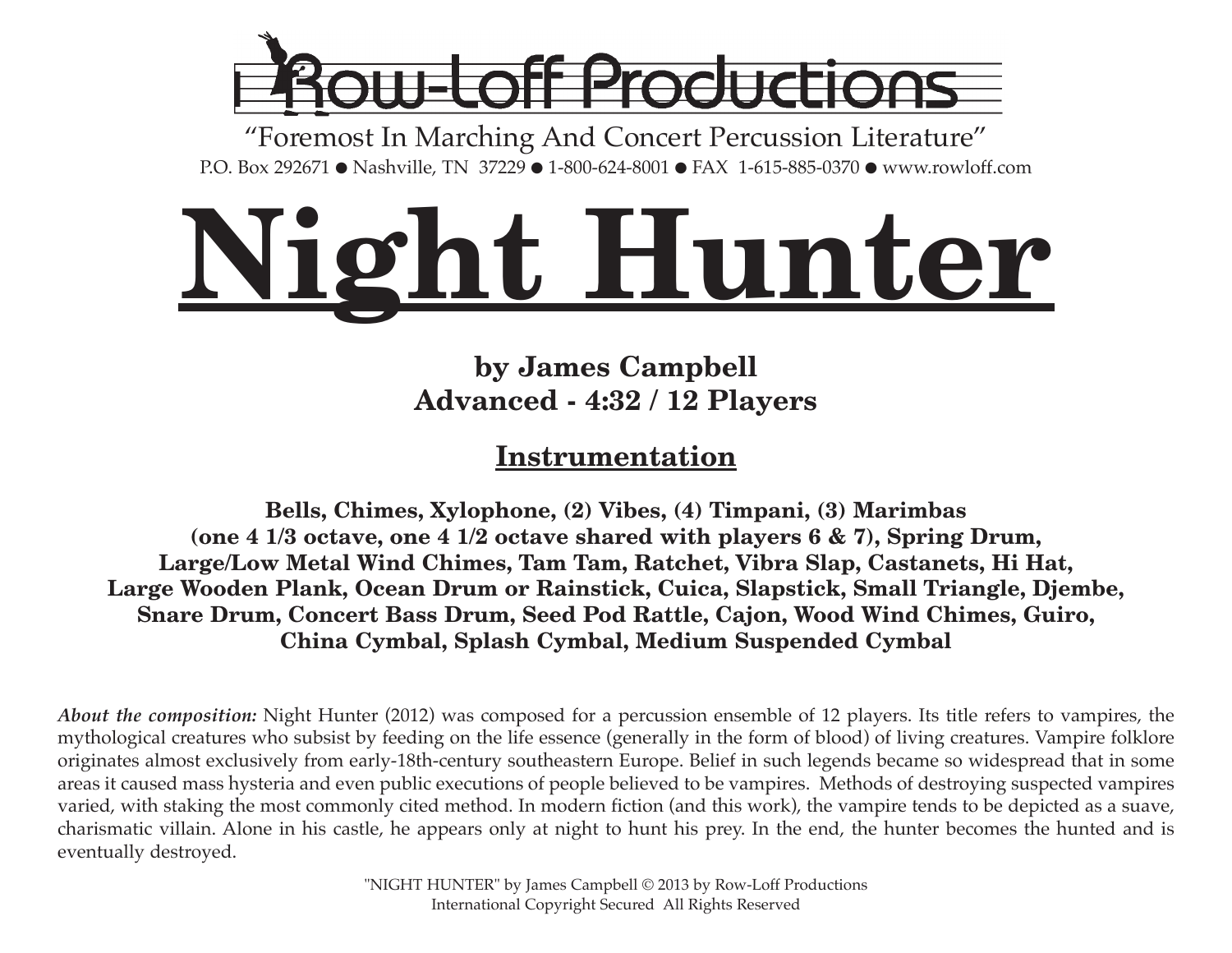

International Copyright Secured All Rights Reserved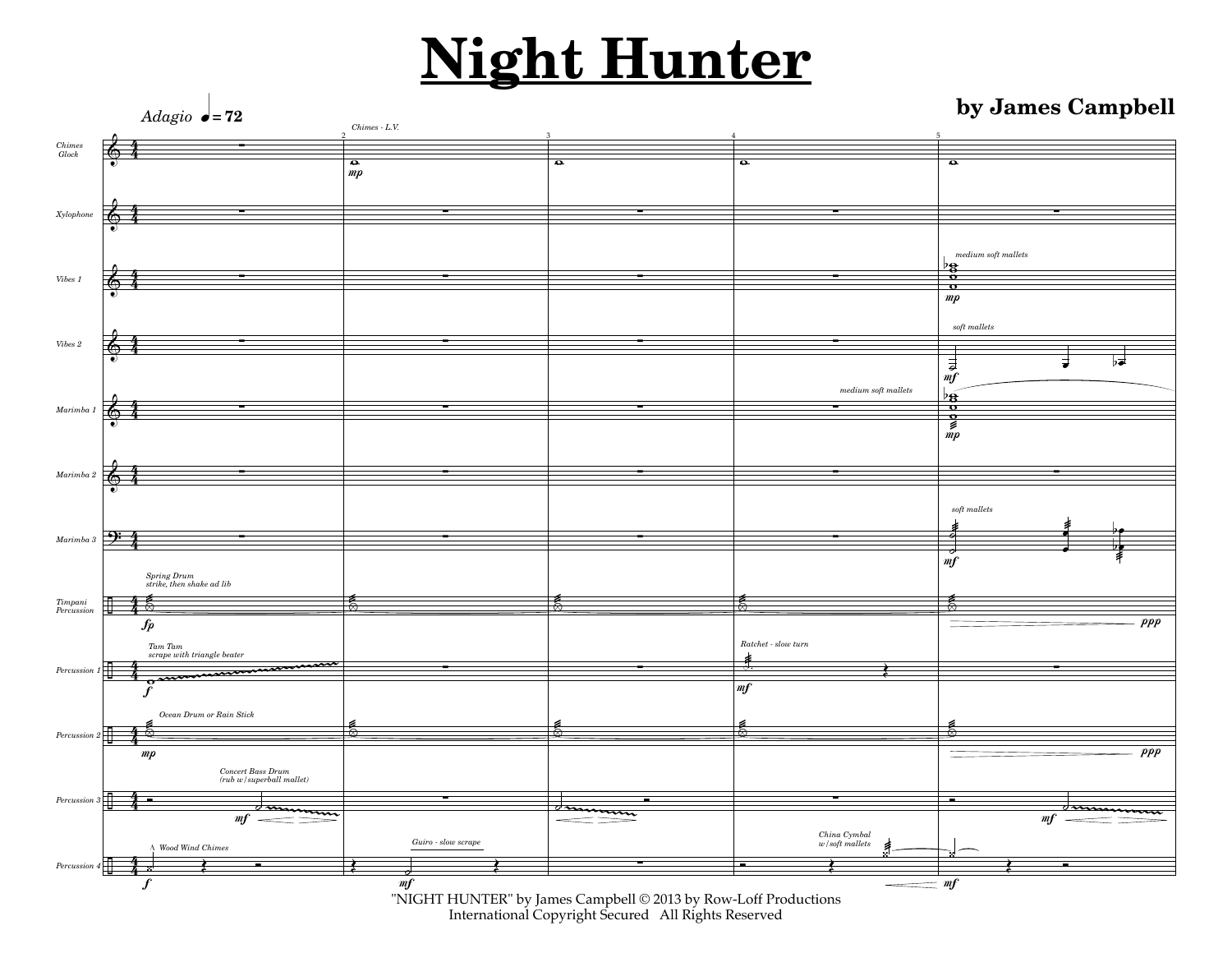![](_page_2_Figure_1.jpeg)

![](_page_2_Figure_2.jpeg)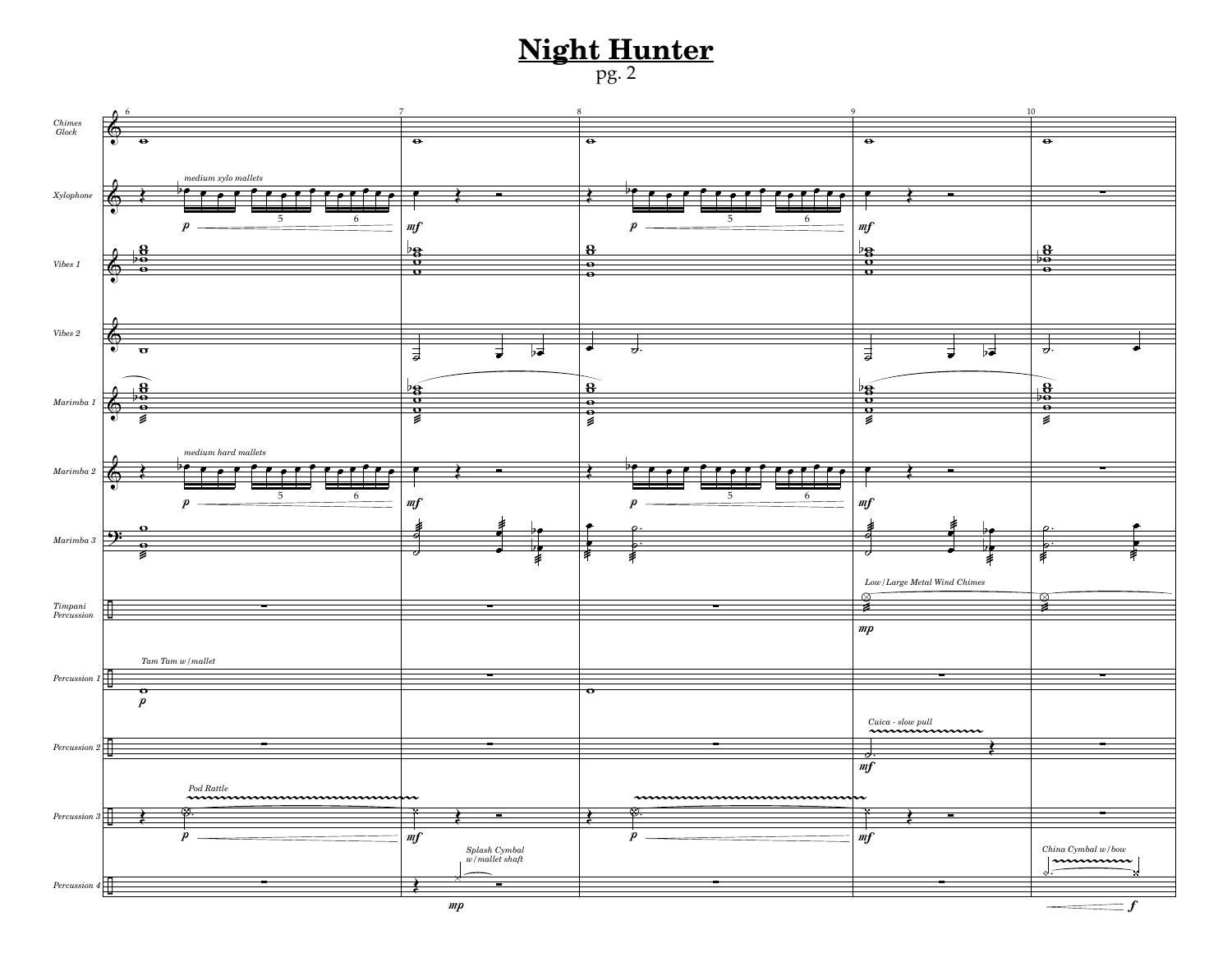![](_page_3_Figure_1.jpeg)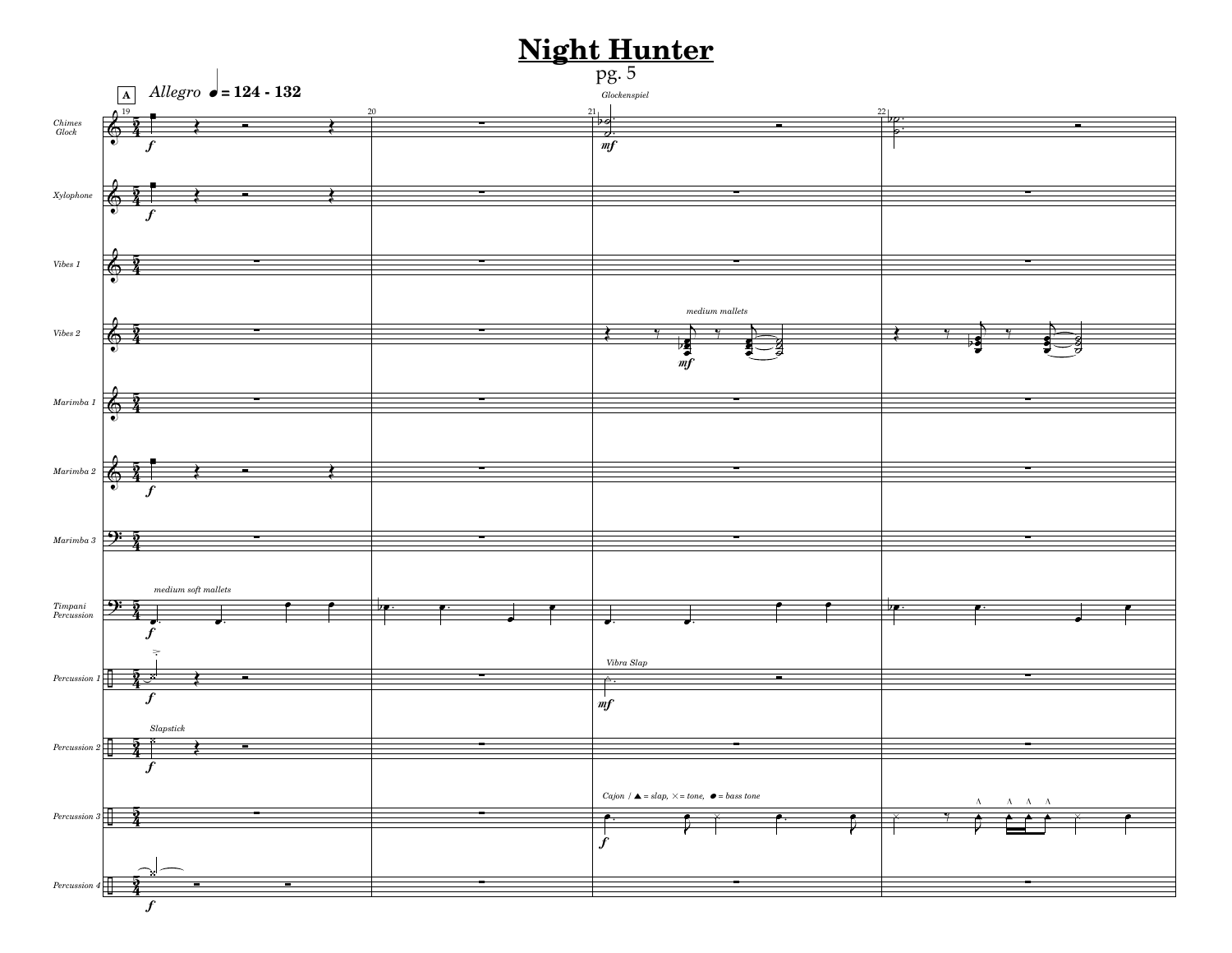pg. 6

![](_page_4_Figure_2.jpeg)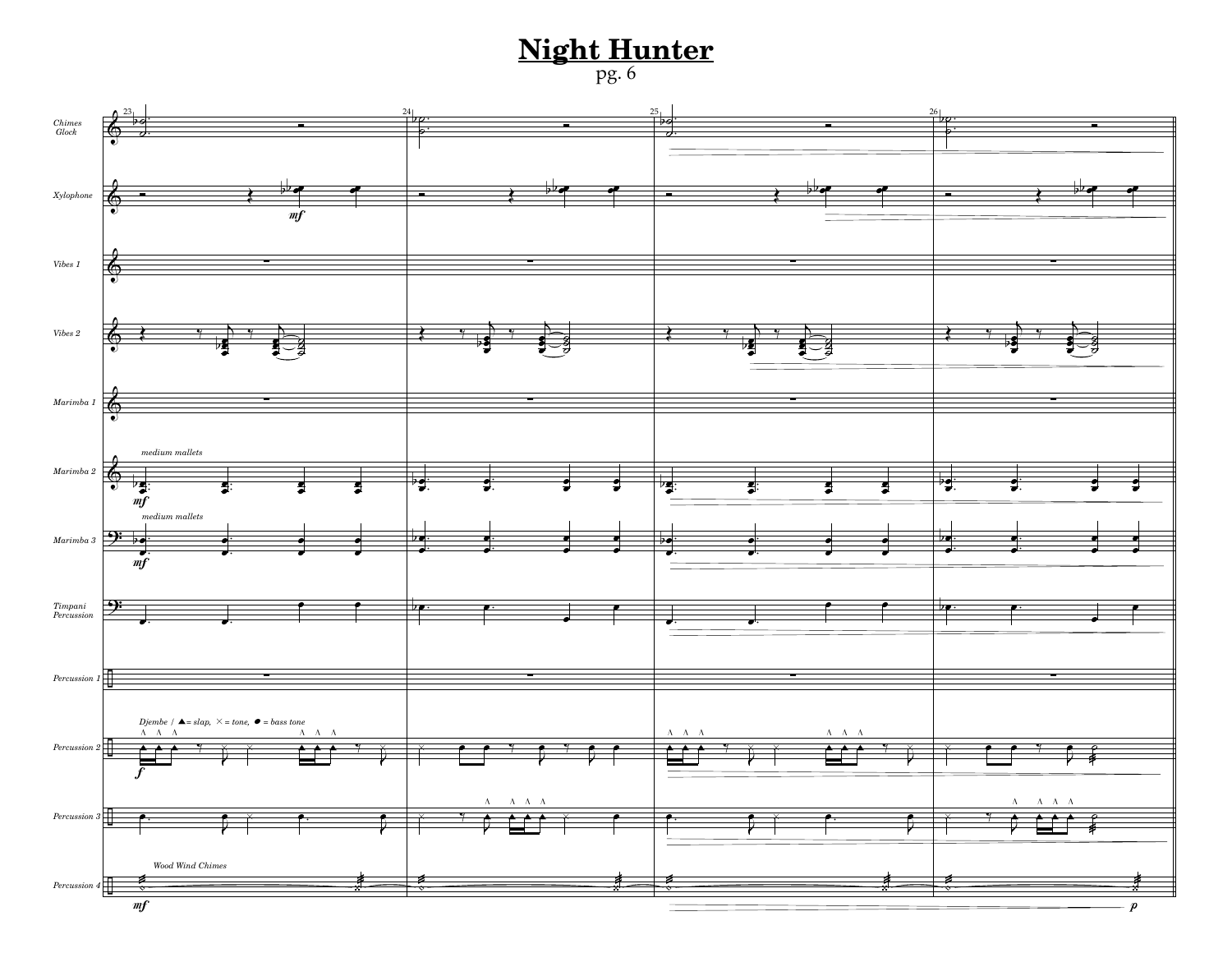pg. 13

![](_page_5_Figure_2.jpeg)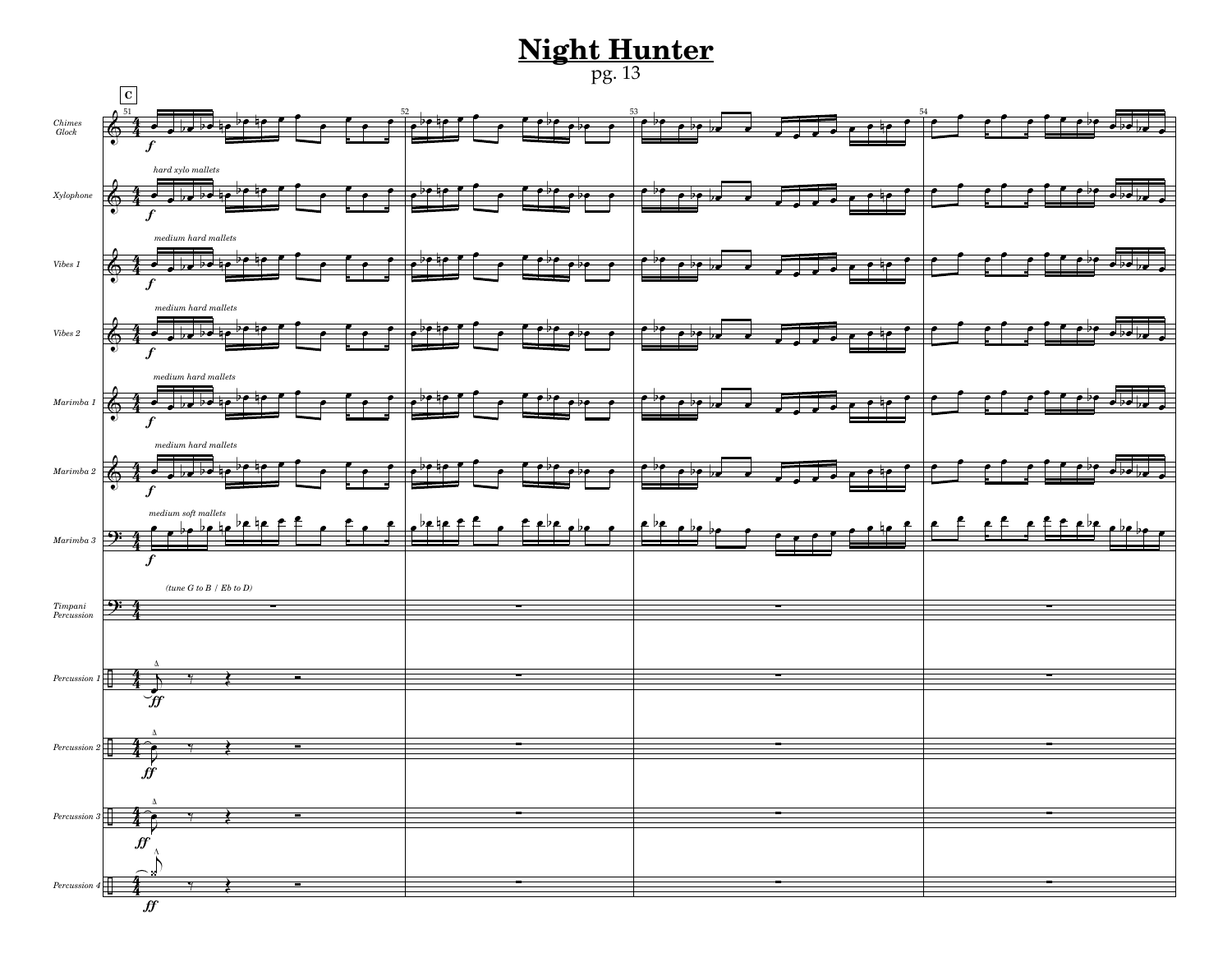#### **Night Hunter** pg. 14

![](_page_6_Figure_1.jpeg)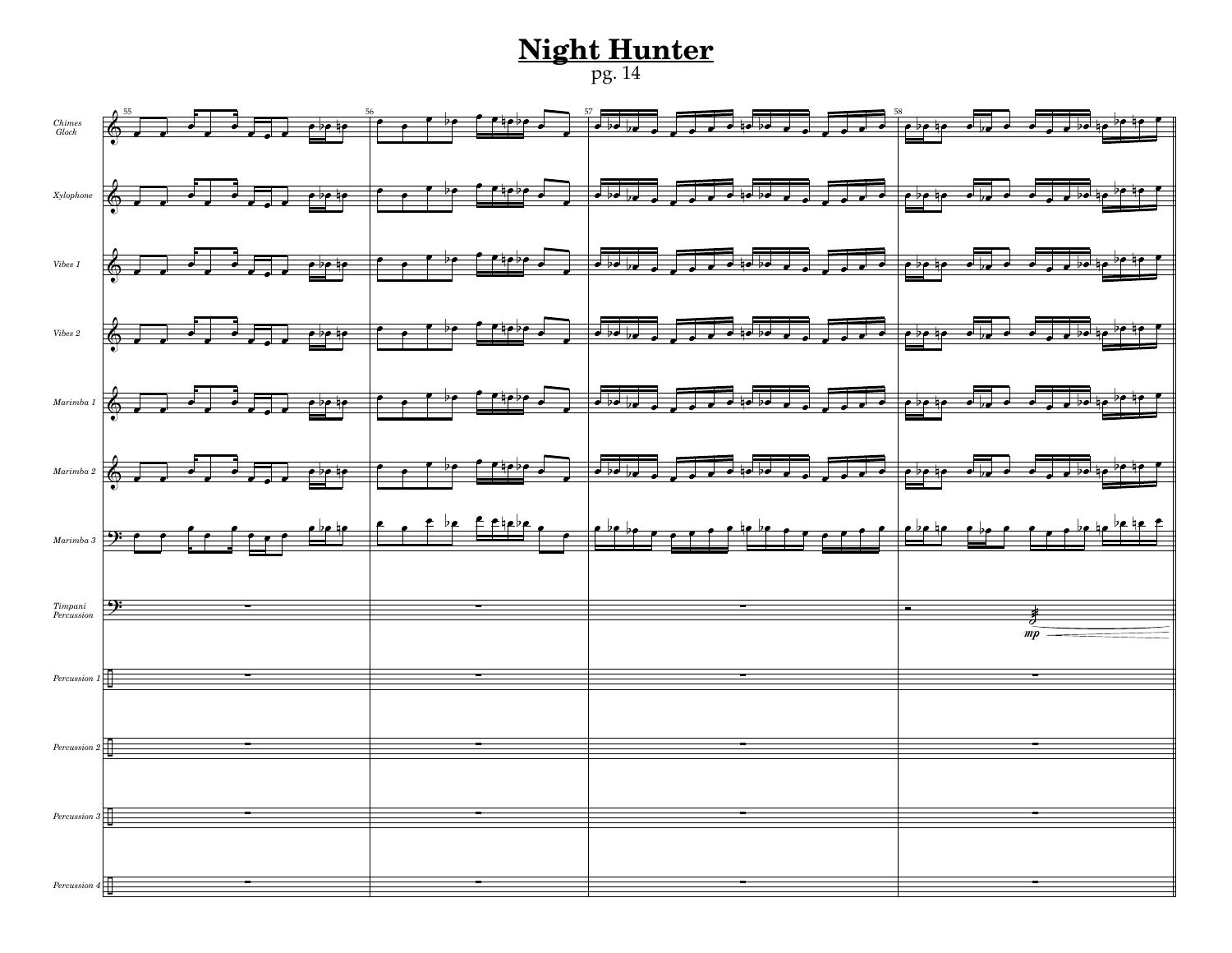![](_page_7_Figure_1.jpeg)

![](_page_7_Figure_2.jpeg)